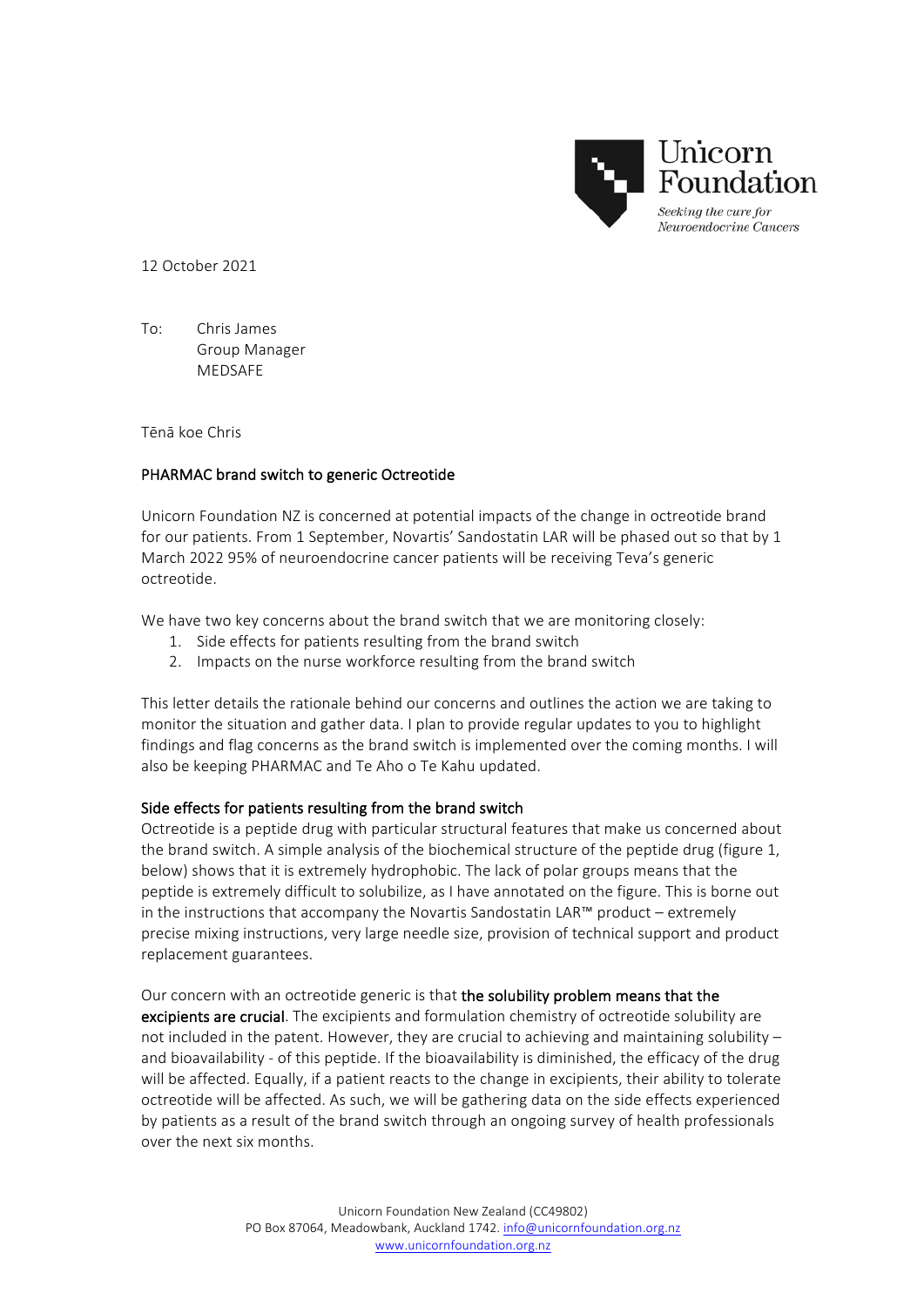We hope that our survey does not identify tolerability issues with the generic product. However, if we do see issues of concern we will engage with PHARMAC to explore the next steps. Our goal is to ensure that the neuroendocrine cancer sector (health professionals and patients) is confident and comfortable with the quality and efficacy of available treatments.



Figure 1: Structure of octreotide highlighting hydrophobicity of the peptide

## Impacts on the nurse workforce resulting from the brand switch

Unicorn Foundation NZ works extensively with nurses and health professionals to provide education around treatment and support of neuroendocrine cancer patients. We have also worked with Novartis who provide training for nurses who administer Sandostatin LAR™.

We understand that a clinical evaluation of the Teva product indicated that it is substantially equivalent to the Sandostatin LAR™ product, and concluded that it will be no different for nurses to administer. This misses the point that nurses are deeply uncomfortable administering such a challenging injection without additional training and support. Equally, patients are alarmed when an untrained nurse arrives to give the injection, and they will ask for an experienced nurse instead.

We are deeply concerned at the lack of provision in the generic supply arrangements for ongoing nurse education and support to ensure this crucial medicine is administered as effectively as possible. Our concern has led to us launching a nurse survey to collect information about the brand switch and any issues that are encountered in administration of the generic product. The survey will go out to all nurses on our database, and the purpose of the survey is to record: